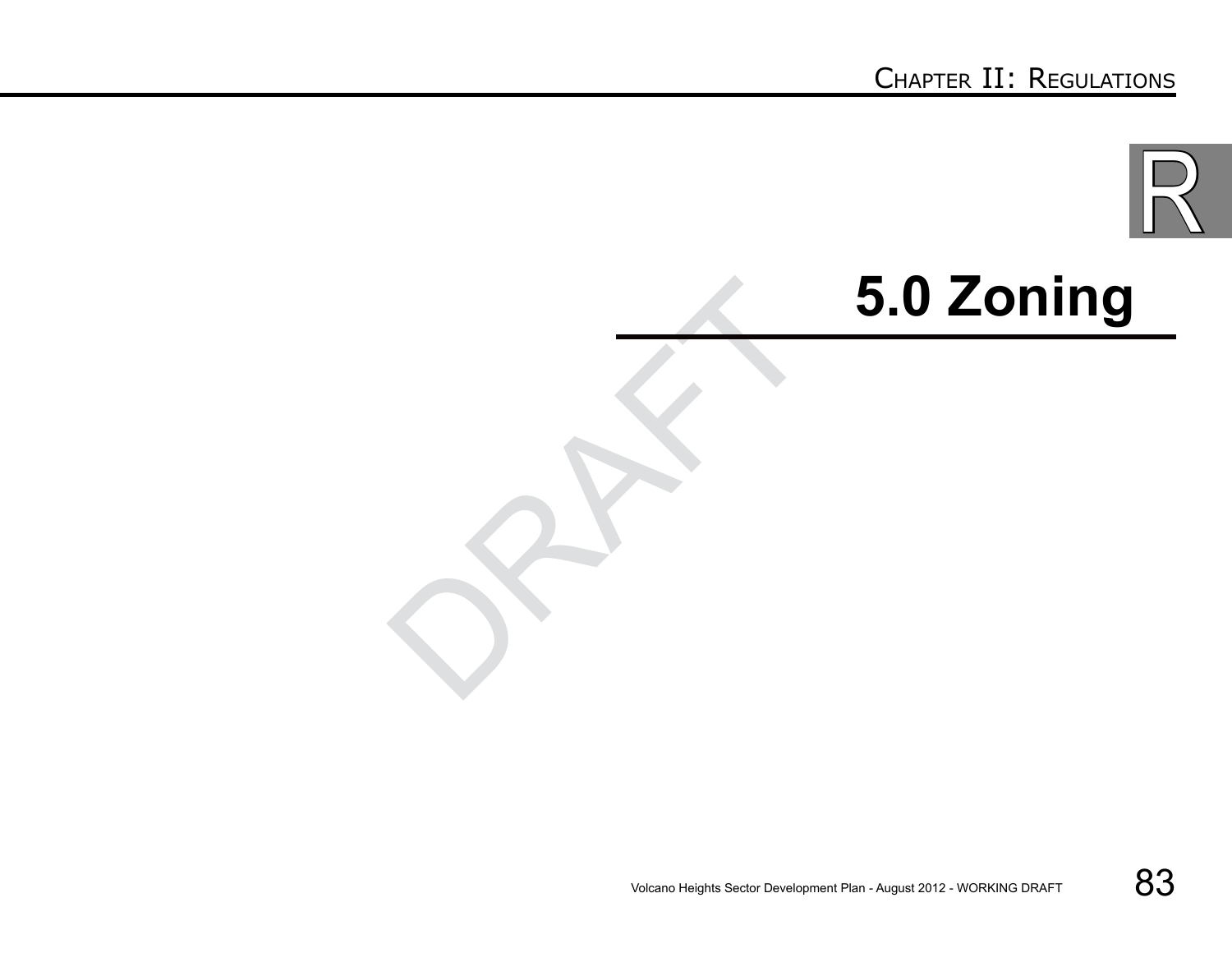### 5.0 Zoning





Exhibit 5.1 – Zoning Established by the Volcano Heights Sector Development Plan

5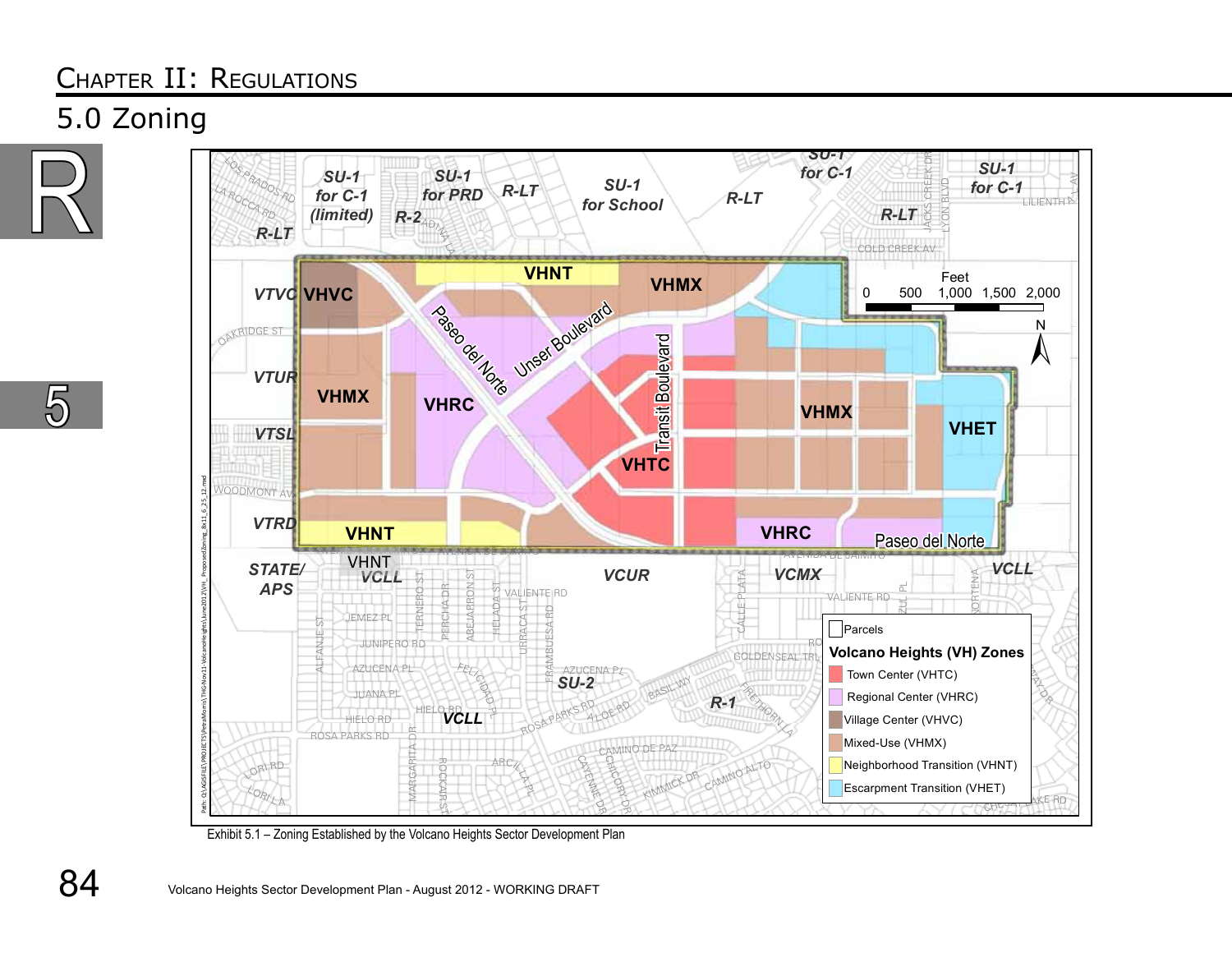#### Chapter II: Regulations 5.0 Zoning

#### **5.1. Adoption of Volcano Heights Zoning**

- 5.1.1. The Volcano Heights Zoning Map is hereby adopted as the official **zoning map**. Within any area subject to the approved zoning map, this Plan becomes the mandatory regulation.
- 5.1.2. **Zone Lines and Property Lines:** Where zone lines do not correspond to property lines or where they are not divided and defined by a Mandatory Road, they shall begin at or be measured according to the following methods:
	- (i) **Regional Center:** Where this zone applies to a portion of the property only, the zone shall extend 400 feet from the centerline of Unser Boulevard or Paseo del Norte, whichever is closer to the property.
	- (ii) **Mixed Use:** Where this zone applies to a portion of the property only, the zone shall extend 300 feet from the centerline of the nearest Mandatory Road.
	- (iii) **Escarpment Transition:** Where this zone applies to a portion of the property only, the zone shall extend 300 feet from the northern border of the Plan area.

#### **5.2. Establishment of Character Zones**

The zoning map designates the following **character zones**.

- 5.2.1. **Town Center:** The Volcano Heights Town Center (VHTC) Zone is intended to implement the City's vision for an urban center. Development in this zone is intended to create a major employment center with office, entertainment, urban residential, and supporting retail uses. Development can be a mix of employment centers, destination retail, and entertainment, restaurant, and urban residential uses. Development within the Town Center Zone shall meet the Site Development and Building Design Standards in **Section 6.1** of this Plan.
- property lines or<br>
and defined by a<br>
in this zone is intended to<br>
comployment center with office<br>
urban residential, and suppor<br>
Where this zone<br>
Where this zone<br>
the property only,<br>
estaurant, and urban respections are<br>
c 5.2.2. **Regional Center:** The Volcano Heights Regional Center (VHRC) Zone is intended to provide an appropriate transition into Volcano Heights from the regional, limited-access Paseo del Norte and Unser Boulevard. This area is also intended for large-format and destination retail and office development. Development within the Regional Center Zone shall meet the Site Development and Building Design Standards in **Section 6.2** of this Plan.
	- 5.2.3. **Village Center:** Volcano Heights Village Center (VHVC) Zone is intended for smaller-scale, neighborhood-oriented retail and office development with gateway elements at key intersections. Development within the Village Center Zone shall meet the Site Development and Building Design Standards in **Section 6.3** of this Plan.



*Town Center Character Zone*

#### [Graphic Pending]

#### *Regional Center Character Zone*



*Village Center Character Zone*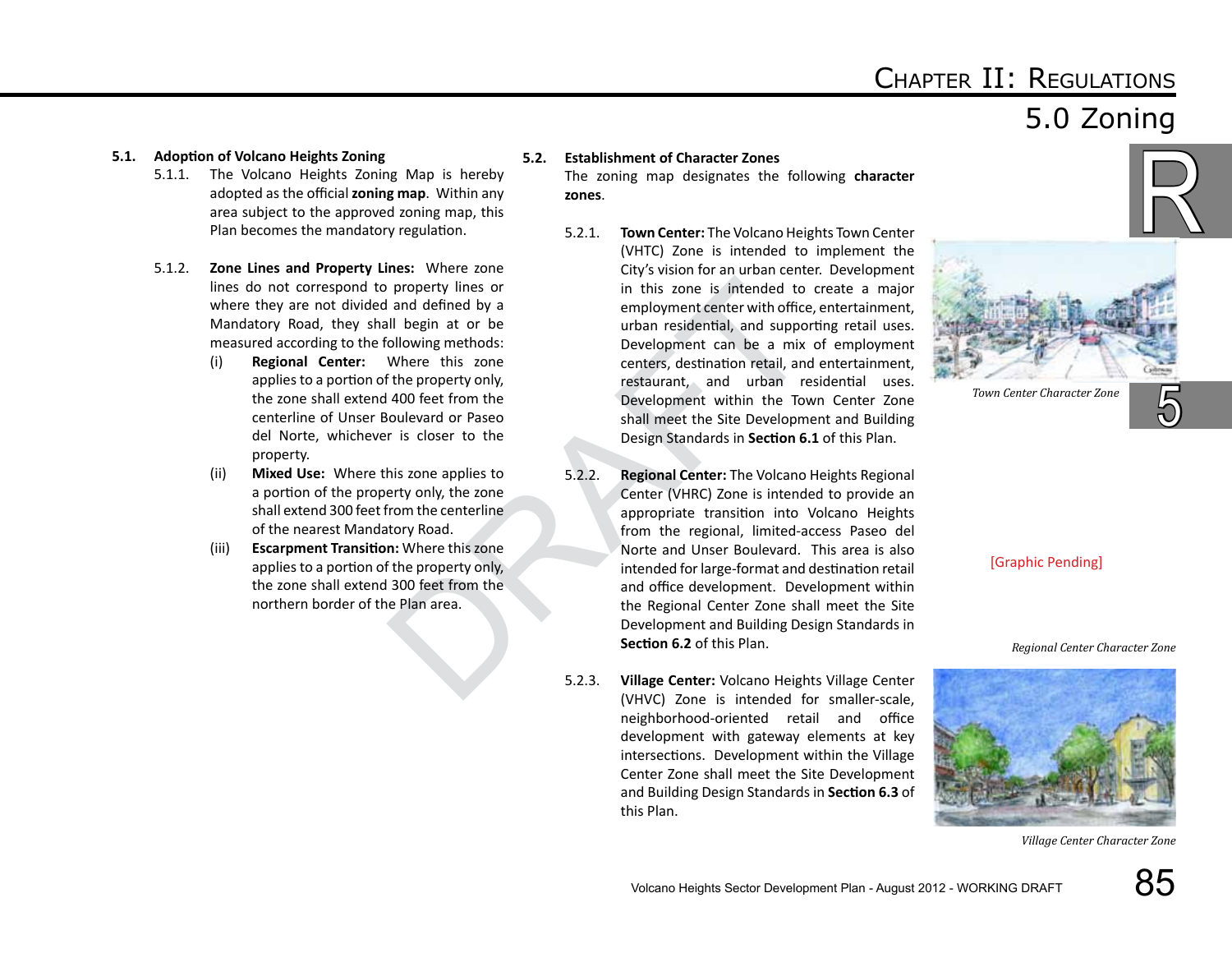#### Chapter II: Regulations 5.0 Zoning



*Mixed-Use Character Zone*



*Neighborhood Transition Character Zone*



*Escarpment Transition Character Zone*

86

5

- 5.2.4. **Mixed-Use:** The Volcano Heights Mixed Use (VHMX) Zone is intended to provide the most flexibility of use and development standards surrounding the Regional and Town Centers. VHMX also serves to buffer **Transition zones** from the **auto-oriented** uses of the Regional Center and the more intensive urban uses and taller buildings allowed within the Town Center. Development within the Mixed Use Zone shall meet the Site Development and Building Design Standards in **Section 6.4** of this Plan.
- 5.2.5. **Neighborhood Transition:** The Volcano Heights Neighborhood Transition (VHNT) Zone is intended to provide transitions of building scale and uses from the more dense, urban Mixed Use zone to adjoining neighborhoods north and south of the Plan area.

buildings allowed within the Town<br>
Development within the Mixed Use 5.3. Table of Land Uses:<br>
I meet the Site Development and form over land uses,<br>
esign Standards in Section 6.4 of this identified by charact<br>
nood Transit This zone is intended for single-family residential, **live-work**, and townhouse uses as well as smaller-scale office, and neighborhood retail in key locations, particularly intersections. Development within the Transition Zone shall meet the Site Development and Building Design Standards in **Section 6.5** of this Plan.

5.2.6. **Escarpment Transition:** The Volcano Heights Escarpment Transition (VHET) Zone is intended to protect **sensitive lands** in the eastern portion of the Plan area **adjacent** to the Petroglyph National Monument from the higher-density and intensity **mixed uses**  in adjacent zones. Properties **adjacent** to or **abutting** the Monument are subject to the Rank III NWMEP regulations for "Impact Area" designation where it covers this area.

This zone is intended for single-family residential, **live-work**, and townhouse uses as well as smaller-scale office, and neighborhood retail in key locations. Development within the Escarpment Transition shall meet the Site Development and Building Design Standards in **Section 6.6** of this Plan.

- **5.3. Table of Land Uses:** Due to the emphasis on urban form over land uses, general use categories have been identified by **character zone** in **Table 5.1**.
	- (i) Uses not listed but substantially similar and that meet the intent of the Zone in which it is proposed may be permitted upon approval of the Planning Director or his/her designee.
	- (ii) Uses shall have no noise, vibration, particulate, or odor that poses an adverse impact on adjacent properties.

| <b>Character Zone</b>        | <b>Land Use</b><br>Category    |
|------------------------------|--------------------------------|
| <b>Center Zones</b>          |                                |
| Town Center                  | Mixed Use /<br>Non-residential |
| <b>Regional Center</b>       | Mixed Use /<br>Non-residential |
| Village Center               | Mixed Use /<br>Non-residential |
| Mixed Use                    | Mixed Use /<br>Non-residential |
| <b>Transition Zones</b>      |                                |
| Neighborhood Transition      | Mixed Use /<br>Residential     |
| <b>Escarpment Transition</b> | Mixed Use /<br>Residential     |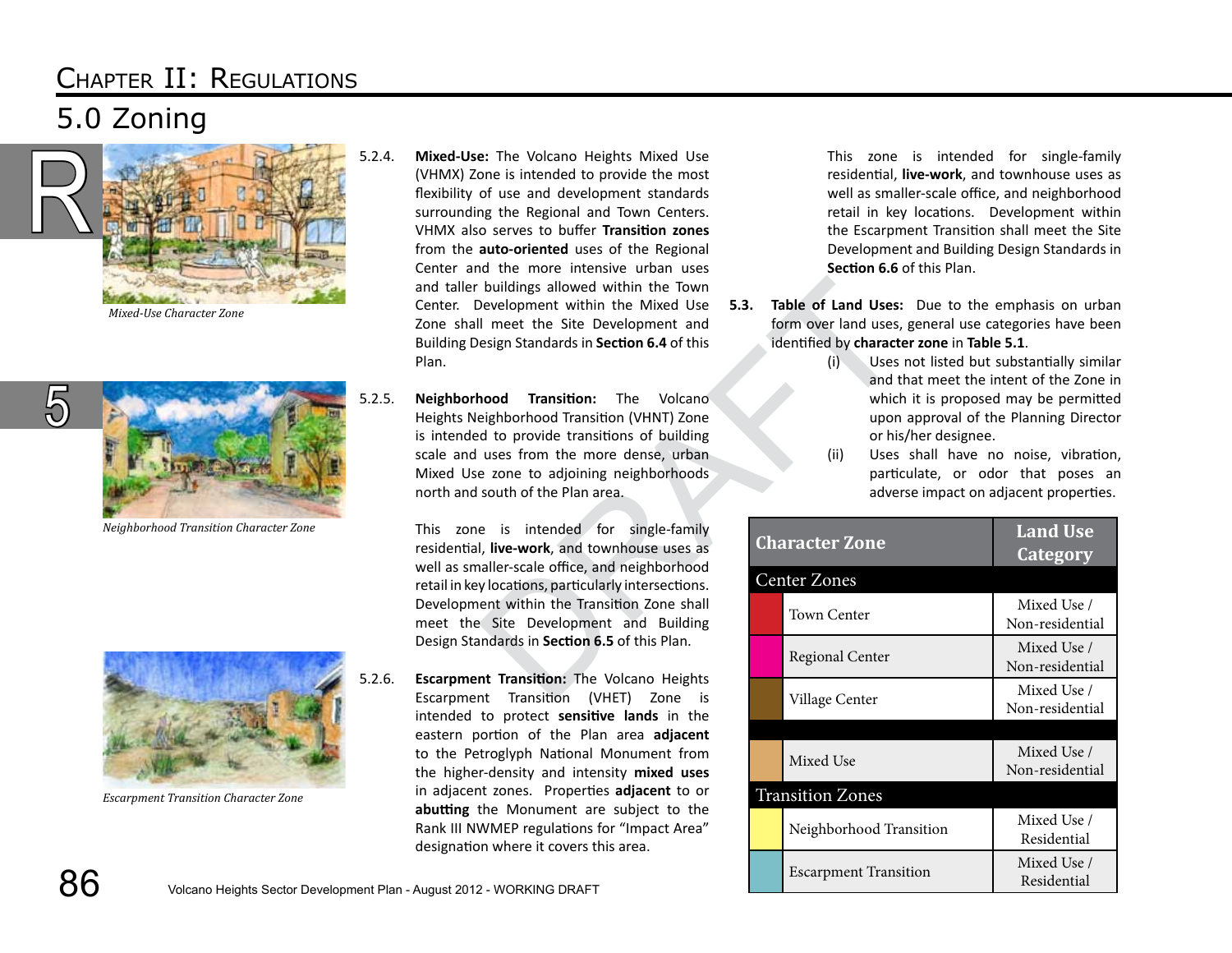#### 5.0 Zoning



| <b>TABLE 5.1 - LAND USE TABLE BY CHARACTER ZONE</b> |
|-----------------------------------------------------|
|-----------------------------------------------------|

|        | <b>Character Zone</b>                                                                                                                                                                        | Center<br>Town | Regional<br>Center | Center<br>Village | Mixed-Use    | Neighborhood<br>Transition | Escarpment<br>Transition |
|--------|----------------------------------------------------------------------------------------------------------------------------------------------------------------------------------------------|----------------|--------------------|-------------------|--------------|----------------------------|--------------------------|
|        | <b>Land Use</b>                                                                                                                                                                              |                |                    |                   |              |                            |                          |
|        | <b>Commercial Uses (Office, Retail, Sales and Service Uses)</b>                                                                                                                              |                |                    |                   |              |                            |                          |
| $CU-1$ | Retail Sales or Service with no drive through facility (includes<br>alcohol sales). Excluded from this category are retail sales and<br>service establishments geared toward the automobile. | $\mathbf{P}$   | $\mathbf{P}$       | $\mathbf{P}$      | $\mathbf{P}$ | $\mathsf{C}$               | $\overline{C}$           |
| $CU-2$ | Auto-related Sales or Service establishments                                                                                                                                                 | $\mathcal{C}$  | $\overline{P}$     | $\mathsf{C}$      | $\mathsf{C}$ | NP                         | NP                       |
| $CU-3$ | Finance and Real Estate establishments including banks, credit<br>unions, real estate, and property management services, with no<br>drive through facility                                   | P              | P                  | P                 | $\mathbf{p}$ | NP                         | $\mathsf{C}$             |
| $CU-4$ | Offices for business, professional, administrative, and technical<br>services such as, but not limited to, accountants, architects,<br>lawyers, doctors, insurance sales/services, etc.      | P              | P                  | P                 | P            | $\mathsf{C}$               | $\mathsf{C}$             |
| $CU-5$ | Research laboratory headquarters, laboratories and associated<br>facilities                                                                                                                  | $\mathbf{p}$   | $\mathbf{p}$       | $\mathbf{p}$      | P            | NP                         | NP                       |
| $CU-6$ | Food Service Uses such as full-service restaurants, cafeterias,<br>bakeries and snack bars with no drive-through facilities*                                                                 | P              | P                  | P                 | $\mathbf{P}$ | $\mathcal{C}$              | $\mathsf{C}$             |
| $CU-7$ | Pet and animal sales or service (including vet clinic)                                                                                                                                       | P              | P                  | P                 | P            | NP                         | $\mathsf{C}$             |
| $CU-8$ | Any permitted use with a drive through facility                                                                                                                                              | $\mathsf{C}$   | ${\bf P}$          | $\mathsf{C}$      | $\mathsf{C}$ | NP                         | NP                       |

5

 $P=$  Permitted by right NP= Not Permitted C = Permitted with specific criteria as established in **Table 5.2**

P/A = Permitted **Accessory Use** NA= Not applicable

\* *Included in this category is café seating within a public or private sidewalk area with no obstruction of pedestrian circulation. Also included in this category is the sale of alcoholic beverages on and off-premise.*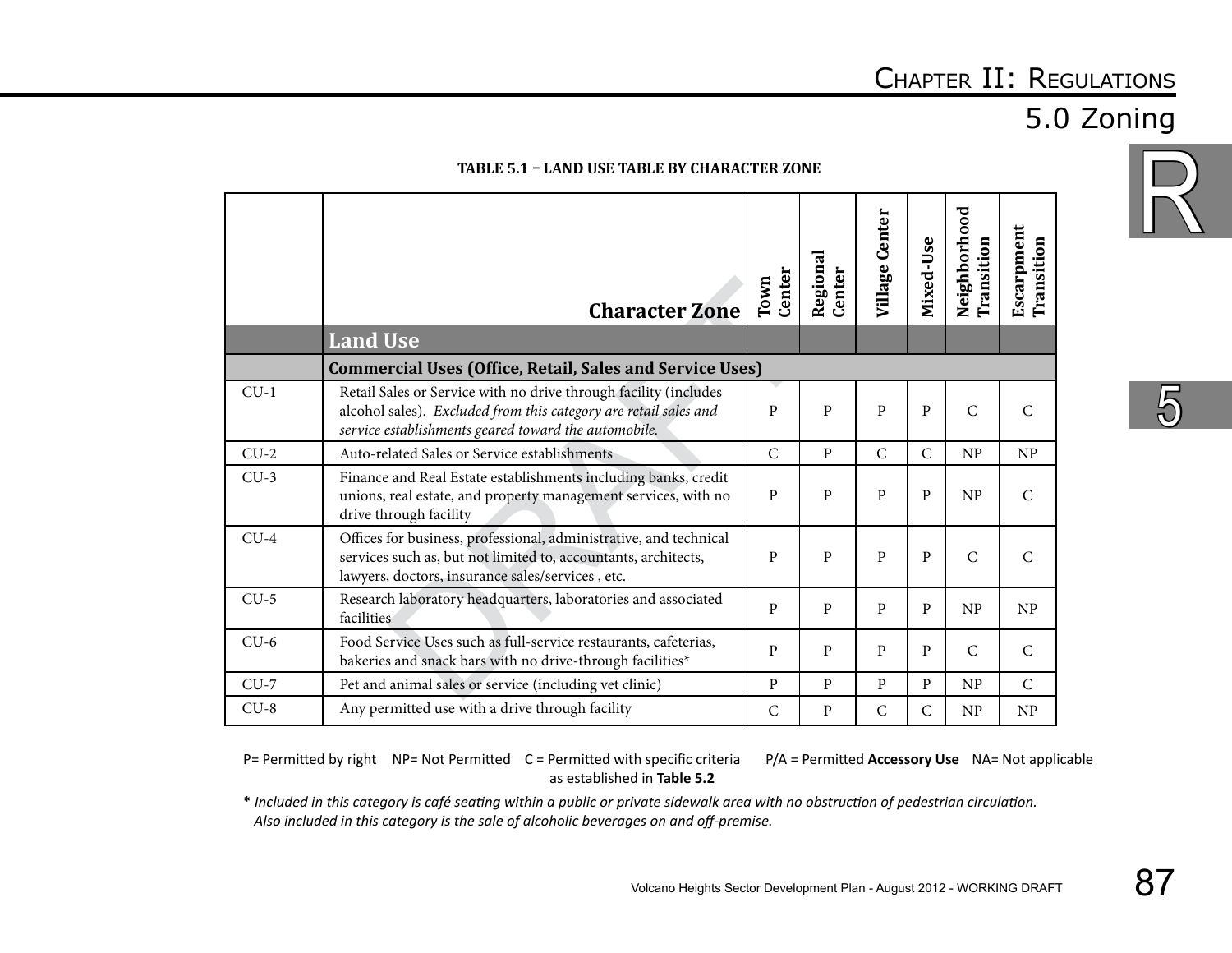#### 5.0 Zoning



|        | <b>Character Zone</b>                                                                                                        | Center<br>Town | Regional<br>Center              | Center<br><b>Village</b> | Mixed-Use | Neighborhood<br>Transition | Escarpment<br>Transition |
|--------|------------------------------------------------------------------------------------------------------------------------------|----------------|---------------------------------|--------------------------|-----------|----------------------------|--------------------------|
|        | <b>Land Use</b>                                                                                                              |                |                                 |                          |           |                            |                          |
|        | <b>Arts, Entertainment, and Recreation Uses</b>                                                                              |                |                                 |                          |           |                            |                          |
| $AU-1$ | Art galleries                                                                                                                | P              | P                               | P                        | P         | $\mathsf{C}$               | $\mathsf{C}$             |
| $AU-2$ | Art, antique, furniture or electronics studio (retail, repair or<br>fabrication; excludes auto electronics sales or service) | P              | P                               | P                        | P         | C                          | $\mathsf{C}$             |
| $AU-3$ | Games establishments (includes arcades)                                                                                      | P              | P                               | P                        | P         | NP                         | NP                       |
| $AU-4$ | Theater, cinema, dance, or music establishment                                                                               | P              | P                               | P                        | P         | NP                         | NP                       |
| $AU-5$ | Museums and other special purpose recreational institutions                                                                  | P              | P                               | P                        | P         | NP                         | NP                       |
| $AU-6$ | Adult-oriented Businesses                                                                                                    | NP             | P                               | NP                       | NP        | NP                         | NP                       |
| $AU-7$ | Fitness, recreational sports, gym, or athletic club                                                                          | P              | P                               | P                        | P         | $\mathcal{C}$              | $\mathcal{C}$            |
| $AU-8$ | Parks, greens, plazas, squares, and playgrounds                                                                              | P              | P                               | $\mathbf{P}$             | P         | P                          | $\mathbf{P}$             |
|        | P= Permitted by right  NP= Not Permitted  C = Permitted with specific criteria<br>as established in Table 5.2                |                | $P/A = Permitted$ Accessory Use |                          |           |                            | NA= Not appli            |

#### **Table 5.1 – Land Use Table by Character Zone** *(Cont'd)*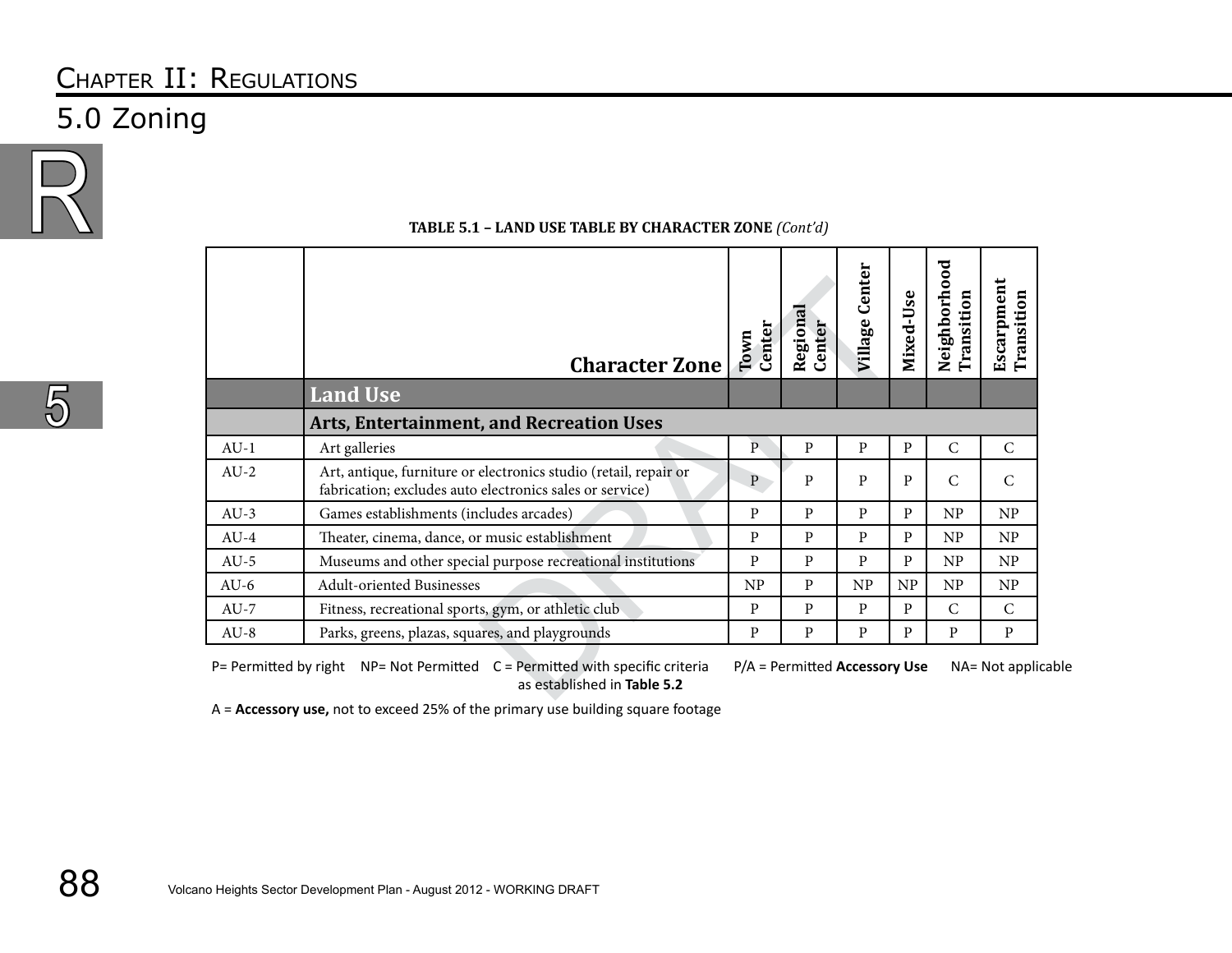### 5.0 Zoning



#### **Table 5.1 – Land Use Table by Character Zone** *(Cont'd)*

|         | <b>Character Zone</b>                                                                                                         | Center<br>Town | Regional<br><b>Center</b> | <b>Village Center</b> | Mixed-Use    | Neighborhood<br><b>Transition</b> | Escarpment<br>Transition |
|---------|-------------------------------------------------------------------------------------------------------------------------------|----------------|---------------------------|-----------------------|--------------|-----------------------------------|--------------------------|
|         | <b>Land Use</b>                                                                                                               |                |                           |                       |              |                                   |                          |
|         | <b>Educational, Public Administration, Health Care and Other Institutional Uses</b>                                           |                |                           |                       |              |                                   |                          |
| $EU-1$  | Business associations, professional membership organizations,<br>social & fraternal organizations                             | P              | P                         | P                     | P            | NP                                | <b>NP</b>                |
| $EU-2$  | Child day care and preschools                                                                                                 | P              | P                         | $\mathbf{p}$          | P            | P                                 | $\mathbf{p}$             |
| $EU-3$  | Schools, libraries, and community halls                                                                                       | P              | P                         | $\mathbf{P}$          | $\mathbf{P}$ | $\mathbf{P}$                      | $\mathbf{P}$             |
| $EU-4$  | Universities and Colleges                                                                                                     | P              | P                         | P                     | P            | NP                                | NP                       |
| $EU-5$  | Technical, trade, and specialty schools                                                                                       | P              | P                         | P                     | P            | NP                                | NP                       |
| $EU-6$  | Hospitals and nursing establishments                                                                                          | $\mathbf{p}$   | P                         | $\mathbf{P}$          | P            | NP                                | <b>NP</b>                |
| $EU-7$  | Civic uses                                                                                                                    | P              | P                         | P                     | P            | P                                 | P                        |
| $EU-8$  | Social services and philanthropic organizations                                                                               | $\mathbf{p}$   | P                         | P                     | $\mathbf{p}$ | $\mathcal{C}$                     | $\mathsf{C}$             |
| $EU-9$  | Rehabilitative Clinics                                                                                                        | P              | P                         | P                     | P            | NP                                | NP                       |
| $EU-10$ | Public administration uses (including local, state, and federal<br>government uses, public safety, health and human services) | P              | P                         | P                     | P            | $\mathcal{C}$                     | $\mathcal{C}$            |
| $EU-11$ | Religious Institutions                                                                                                        | P              | P                         | P                     | P            | $\mathsf{C}$                      | $\mathsf{C}$             |
| EU-12   | Funeral homes                                                                                                                 | P              | P                         | P                     | P            | NP                                | <b>NP</b>                |

5

P= Permitted by right NP= Not Permitted C = Permitted with specific criteria as established in **Table 5.2**

P/A = Permitted **Accessory Use** NA= Not applicable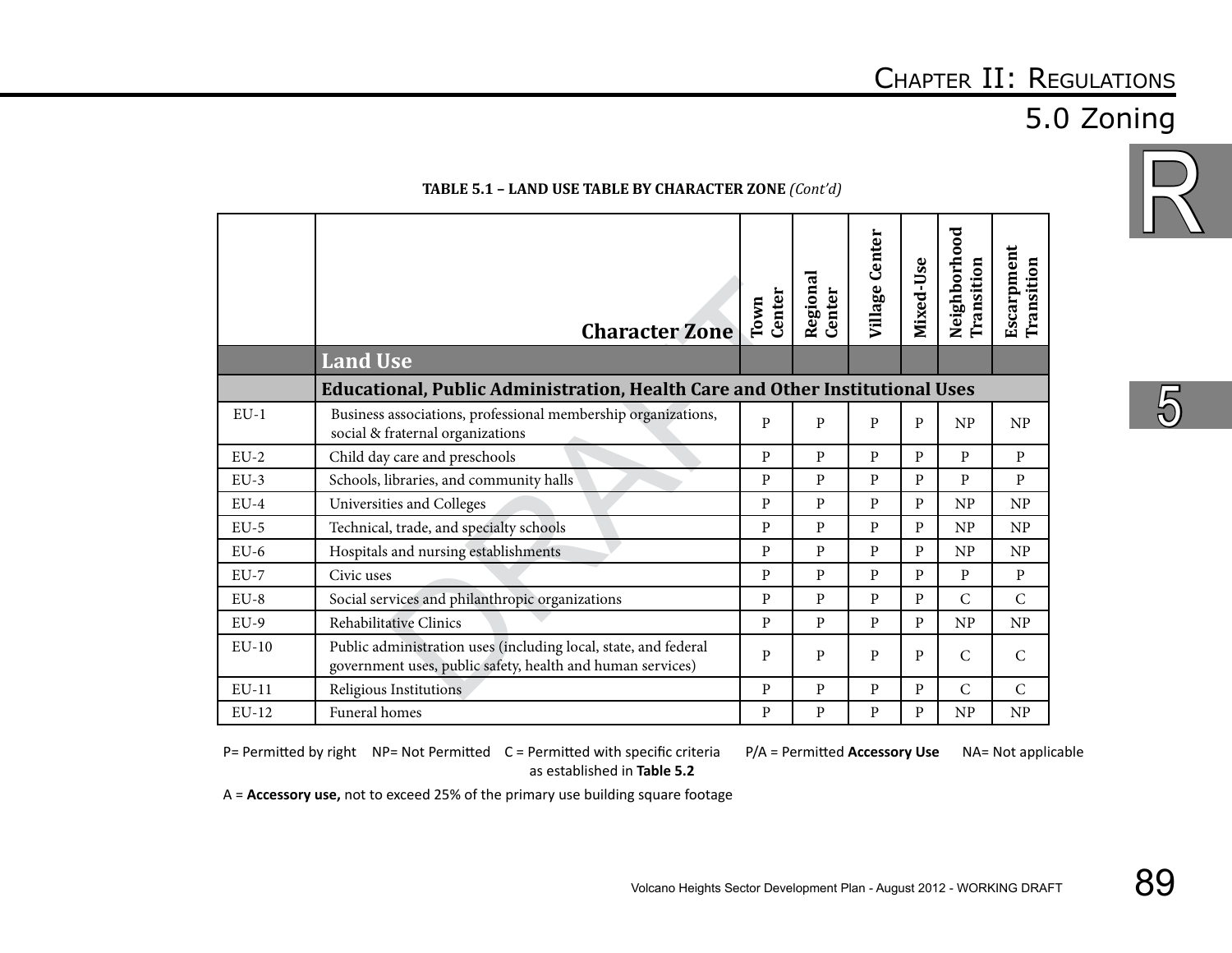#### 5.0 Zoning



5

|         | <b>Character Zone</b>                                                                                                                                                                       | Center<br>Town | Regional<br>Center | <b>Village Center</b> | Mixed-Use    | Neighborhood<br>Transition | <b>Escarpment</b><br>Transition |
|---------|---------------------------------------------------------------------------------------------------------------------------------------------------------------------------------------------|----------------|--------------------|-----------------------|--------------|----------------------------|---------------------------------|
|         | <b>Land Use</b>                                                                                                                                                                             |                |                    |                       |              |                            |                                 |
|         | <b>Manufacturing, Transportation, Communication, and Utility Uses</b>                                                                                                                       |                |                    |                       |              |                            |                                 |
| $MU-1$  | Food and textile product manufacturing                                                                                                                                                      | $\mathsf{C}$   | ${\bf P}$          | <b>NP</b>             | P            | NP                         | NP                              |
| $MU-2$  | Wood, paper, and printing products manufacturing                                                                                                                                            | <b>NP</b>      | $\mathbf{P}$       | NP                    | NP           | NP                         | NP                              |
| $MU-3$  | Machinery, electronics, and transportation equipment<br>manufacturing                                                                                                                       | NP             | $\mathbf{P}$       | NP                    | $\mathbf{P}$ | NP                         | NP                              |
| $MU-4$  | Miscellaneous manufacturing (included in this category are<br>jewelry, silverware, personal metal goods, flatware, dolls, toys,<br>games, musical instruments, office supplies, and signs.) | <b>NP</b>      | P                  | NP                    | $\mathsf{C}$ | NP                         | NP                              |
| $MU-5$  | Wholesale trade establishment                                                                                                                                                               | NP             | $\mathbf{P}$       | NP                    | P            | NP                         | NP                              |
| $MU-6$  | Warehouse and storage services                                                                                                                                                              | NP             | $\mathbf{P}$       | NP                    | $\mathbf{P}$ | NP                         | NP                              |
| $MU-7$  | Transportation services (air, rail, road, truck and freight)                                                                                                                                | NP             | $\mathbf{P}$       | NP                    | NP           | NP                         | NP                              |
| $MU-8$  | Publishing (newspaper, books, periodicals, software)                                                                                                                                        | P              | $\mathbf{P}$       | $\mathbf{P}$          | $\mathbf{P}$ | NP                         | NP                              |
| $MU-9$  | Motion picture and sound recording                                                                                                                                                          | $\mathbf{P}$   | ${\bf P}$          | $\mathbf{P}$          | P            | NP                         | $\mathsf{C}$                    |
| $MU-10$ | Telecommunications and broadcasting (radio, TV, cable, wireless<br>communications, telephone, etc)                                                                                          | ${\bf P}$      | $\mathbf{P}$       | $\mathbf{P}$          | P            | NP                         | NP                              |
| $MU-11$ | Information services and data processing                                                                                                                                                    | $\mathbf{P}$   | ${\bf P}$          | $\mathbf{P}$          | P            | NP                         | NP                              |
| $MU-12$ | Utilities and utility services (electric, natural gas, alternative)                                                                                                                         | NP             | P                  | NP                    | P            | NP                         | NP                              |

**Table 5.1 – Land Use Table by Character Zone** *(Cont'd)*

 $P=$  Permitted by right NP= Not Permitted  $C=$  Permitted with specific criteria as established in **Table 5.2**

P/A = Permitted **Accessory Use** NA= Not applicable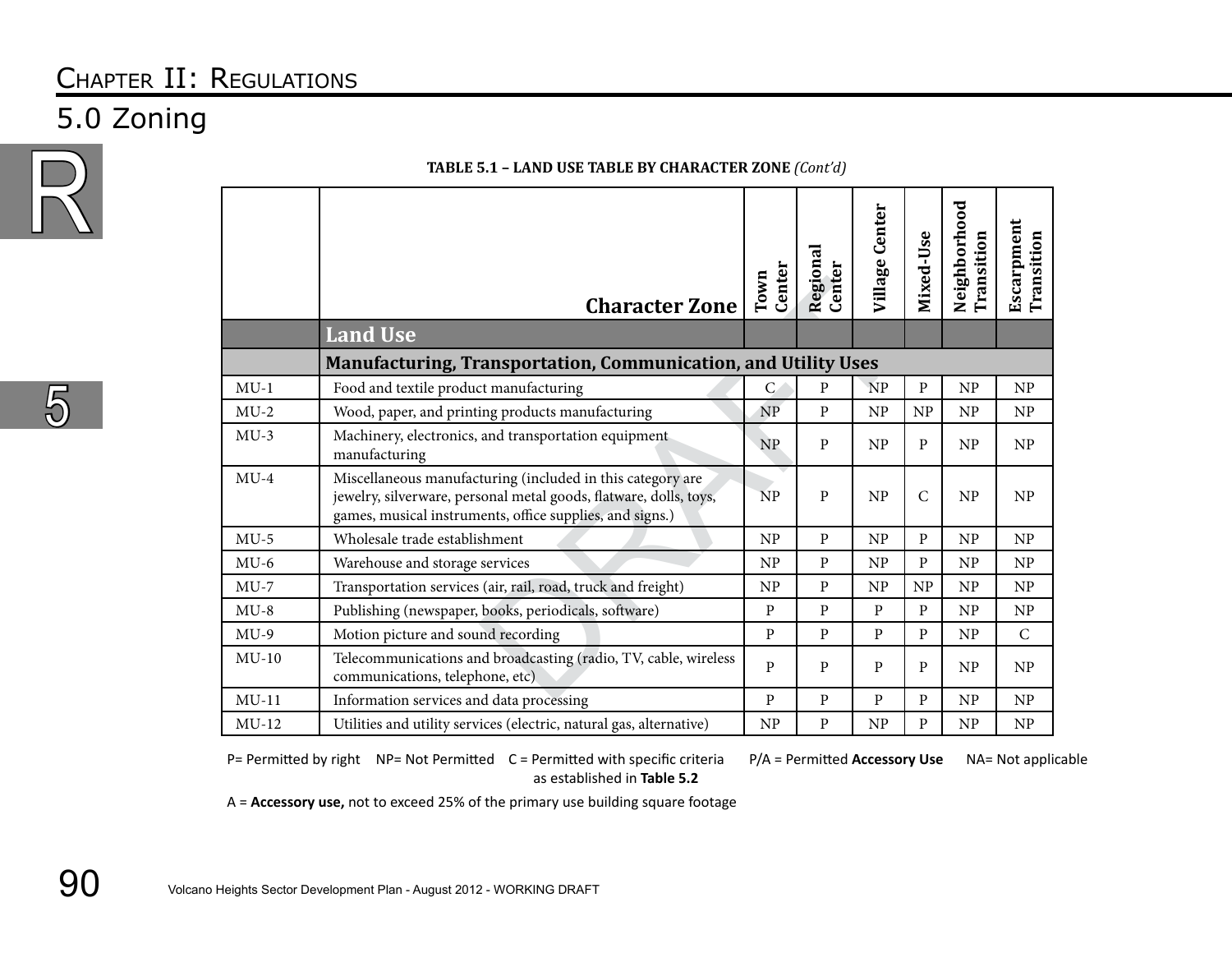## 5.0 Zoning



**Table 5.1 – Land Use Table by Character Zone** *(Cont'd)*

|          | <b>Character Zone</b>                                                                                                                                                                                           | Center<br>Town | Regional<br>Center              | Village Center | Mixed-Use    | Neighborhood<br>Transition | Escarpment<br>Transition |
|----------|-----------------------------------------------------------------------------------------------------------------------------------------------------------------------------------------------------------------|----------------|---------------------------------|----------------|--------------|----------------------------|--------------------------|
|          | <b>Land Use</b>                                                                                                                                                                                                 |                |                                 |                |              |                            |                          |
|          | <b>Residential Uses</b>                                                                                                                                                                                         |                |                                 |                |              |                            |                          |
| $RU-1$   | Home Occupations                                                                                                                                                                                                | P              | $\, {\bf p}$                    | P              | $\mathbf{P}$ | ${\bf P}$                  | P                        |
| $RU-2$   | Multi-family residential                                                                                                                                                                                        |                |                                 |                |              |                            |                          |
| $RU-2G$  | Ground floor                                                                                                                                                                                                    | $\mathsf{C}$   | P                               | $\mathsf{C}$   | P            | $\mathsf{C}$               | P                        |
| $RU-2-U$ | <b>Upper floors</b>                                                                                                                                                                                             | $\, {\bf p}$   | $\mathbf{p}$                    | P              | P            | $\mathsf{C}$               | P                        |
| $RU-3$   | Residential Lofts                                                                                                                                                                                               | P              | $\mathbf{p}$                    | P              | P            | P                          | P                        |
| $RU-4$   | Single-family residential attached dwelling unit (Townhomes)                                                                                                                                                    | P              | NP                              | P              | P            | P                          | P                        |
| $RU-5$   | Single-family residential detached                                                                                                                                                                              | NP             | NP                              | NP             | NP           | P                          | P                        |
| $RU-6$   | Secondary dwelling unit                                                                                                                                                                                         | NP             | NP                              | $\, {\bf p}$   | P            | ${\bf P}$                  | $\mathbf{P}$             |
| $RU-7$   | Live-work unit                                                                                                                                                                                                  | P              | NP                              | ${\bf P}$      | $\mathbf{P}$ | ${\bf P}$                  | P                        |
| $RU-8$   | Senior housing facility                                                                                                                                                                                         | $\mathsf{C}$   | $\mathsf{C}$                    | P              | $\mathbf{P}$ | $\mathsf C$                | $\mathsf{C}$             |
|          | P= Permitted by right $NP = Not$ Permitted $C = Permitted$ with specific criteria<br>as established in Table 5.2<br>$\Delta = \Delta$ cressory use not to exceed 25% of the primary use building square footage |                | $P/A = Permitted$ Accessory Use |                |              |                            | NA= Not applica          |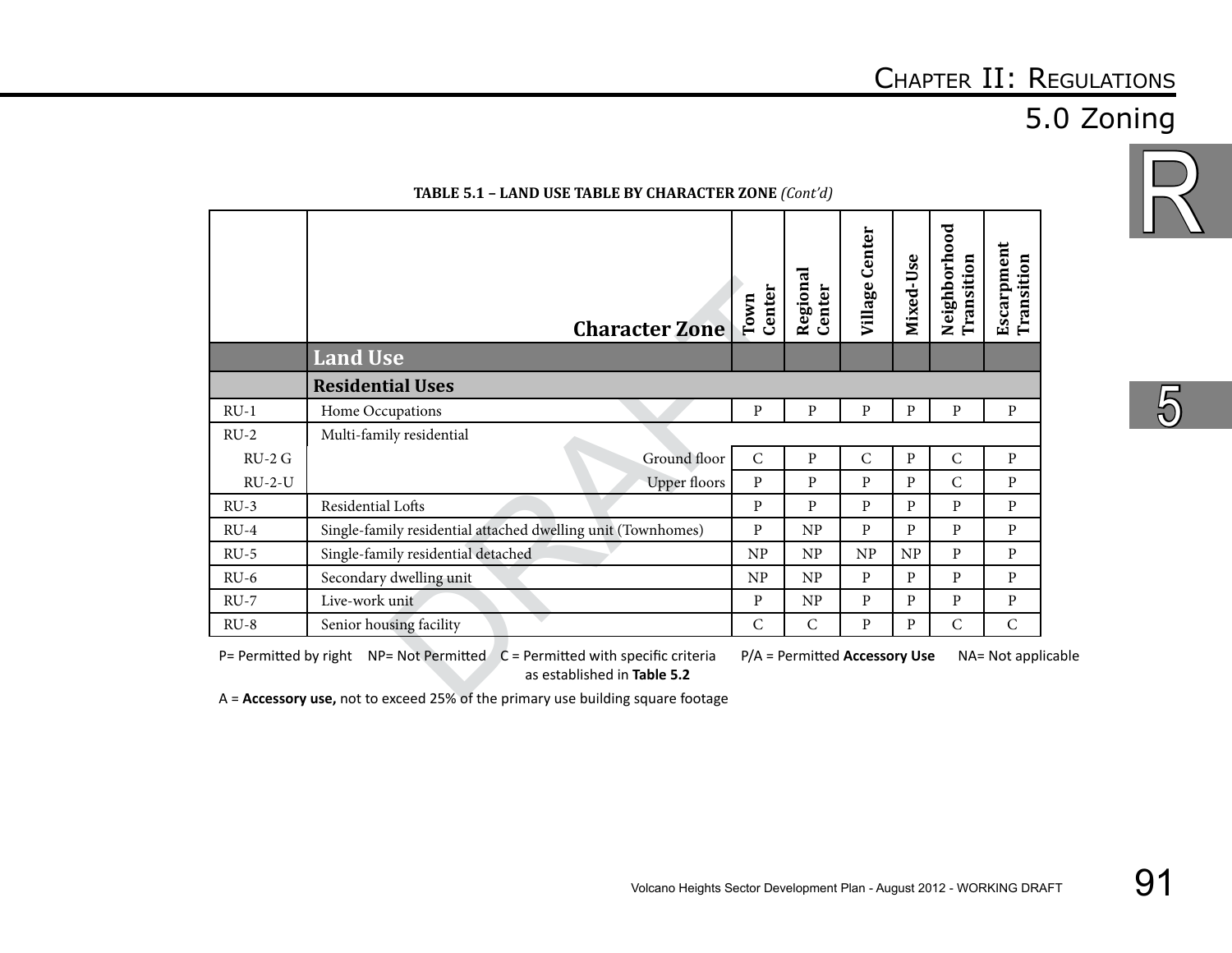#### 5.0 Zoning



5

|              | mno con mibili bi chinetorini lorre torre a                                                                                                                                                           |                |                    |                       |              |                            |                                 |
|--------------|-------------------------------------------------------------------------------------------------------------------------------------------------------------------------------------------------------|----------------|--------------------|-----------------------|--------------|----------------------------|---------------------------------|
|              | <b>Character Zone</b>                                                                                                                                                                                 | Center<br>Town | Regional<br>Center | <b>Village Center</b> | Mixed-Use    | Neighborhood<br>Transition | <b>Escarpment</b><br>Transition |
|              | <b>Land Use</b>                                                                                                                                                                                       |                |                    |                       |              |                            |                                 |
|              | <b>Other Uses</b>                                                                                                                                                                                     |                |                    |                       |              |                            |                                 |
| $OU-1$       | Model homes for sales and promotion**                                                                                                                                                                 | $\mathbf{P}$   | $\mathbf{P}$       | $\overline{P}$        | $\mathbf{P}$ | $\mathbf{p}$               | P                               |
| $OU-2$       | Hotels                                                                                                                                                                                                | $\, {\bf p}$   | $\mathbf{P}$       | $\mathbf{p}$          | $\mathbf{P}$ | NP                         | NP                              |
| $OU-3$       | <b>Bed and Breakfast</b>                                                                                                                                                                              | NP             | NP                 | NP                    | P            | $\mathbf{P}$               | $\mathbf{P}$                    |
| $OU-4$       | Commercial surface parking lot (primary use of property)                                                                                                                                              | $\overline{C}$ | $\mathsf{C}$       | $\mathsf{C}$          | $\mathsf{C}$ | NP                         | NP                              |
| $OU-5$       | Parking, structured                                                                                                                                                                                   | $\mathbf{P}$   | $\mathbf{P}$       | $\overline{P}$        | $\mathbf{P}$ | NP                         | NP                              |
| $OU-6$       | Private attached garage                                                                                                                                                                               | NP             | NP                 | NP                    | P            | P                          | $\mathbf{P}$                    |
| $OU-7$       | Private detached garage                                                                                                                                                                               | NP             | NP                 | NP                    | P            | $\mathbf{P}$               | $\mathbf{P}$                    |
| $OU-8$       | Sales from kiosks (includes food carts)                                                                                                                                                               | $\mathsf{C}$   | $\mathsf{C}$       | $\mathsf{C}$          | $\mathsf{C}$ | NP                         | $\mathsf C$                     |
| $OU-9$       | Veterinary clinic                                                                                                                                                                                     | $\mathbf{P}$   | $\mathbf{P}$       | $\mathbf{P}$          | P            | NP                         | NP                              |
| $OU-10$      | Community garden                                                                                                                                                                                      | $\mathsf{C}$   | $\mathsf{C}$       | $\overline{C}$        | $\mathbf{P}$ | $\mathbf{p}$               | $\, {\bf p}$                    |
| $OU-11$      | Concealed Antennas including cell, accessory, and mounted on<br>top of buildings. (Excluded from this category are freestanding and<br>commercial antennas and equipment buildings. See Section 8.9.) | P/A            | P/A                | P/A                   | P/A          | P/A                        | NP                              |
| $OU-12$      | Wind energy equipment                                                                                                                                                                                 | P/A            | P/A                | P/A                   | P/A          | C/A                        | C/A                             |
| $OU-13$      | Solar energy equipment                                                                                                                                                                                | P/A            | P/A                | P/A                   | P/A          | P/A                        | P/A                             |
| <b>OU-14</b> | Special Event                                                                                                                                                                                         | ${\bf P}$      | ${\bf P}$          | $\, {\bf p}$          | ${\bf P}$    | ${\bf C}$                  | $\mathsf{C}$                    |

**Table 5.1 – Land Use Table by Character Zone** *(Cont'd)*

P= Permitted by right NP= Not Permitted C = Permitted with specific criteria as established in **Table 5.2**

P/A = Permitted **Accessory Use** NA= Not applicable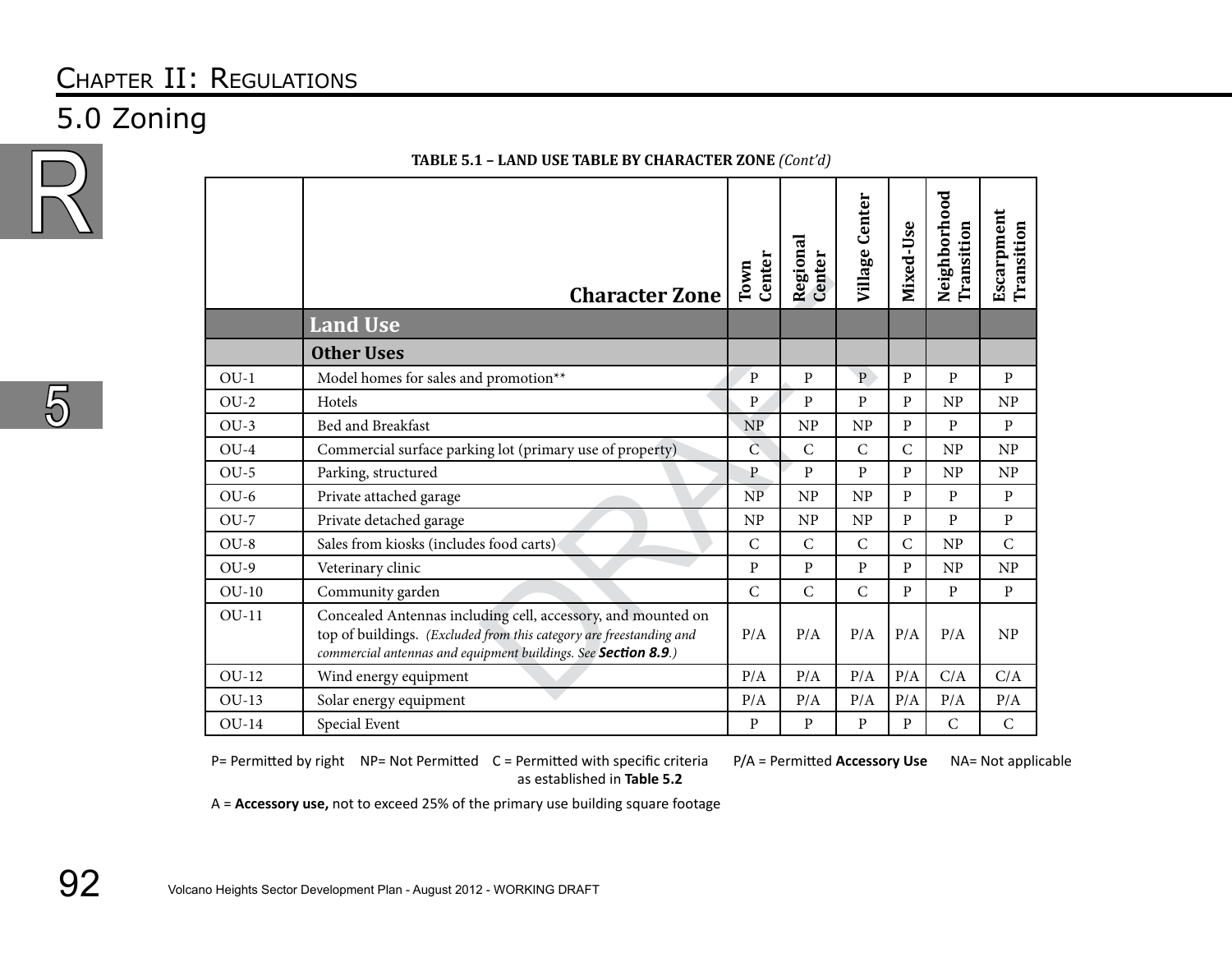#### Volcano Heights Sector Development Plan - August 2012 - WORKING DRAFT

R

 $\overline{5}$ 

|        | <b>Use</b>                                                                            | Zone                              | <b>Location &amp; Design Criteria</b>                                                                                                                                                                                                                                                                                                                                                                                                                                                                                                                                                                                                                                      |
|--------|---------------------------------------------------------------------------------------|-----------------------------------|----------------------------------------------------------------------------------------------------------------------------------------------------------------------------------------------------------------------------------------------------------------------------------------------------------------------------------------------------------------------------------------------------------------------------------------------------------------------------------------------------------------------------------------------------------------------------------------------------------------------------------------------------------------------------|
|        | <b>Non-Residential Uses</b>                                                           |                                   |                                                                                                                                                                                                                                                                                                                                                                                                                                                                                                                                                                                                                                                                            |
| $CU-1$ | Retail Sales or Service with no<br>drive-through facility (includes<br>alcohol sales) | <b>Transition Zones</b>           | Building size limited to 5,000 net square feet<br>$\bullet$<br>Character complements nearby single-family development<br>Scale and architectural style complementary to nearby single-family development<br>Location restricted to any corner of the intersection of two streets<br>Hour of operation limited to 7 a.m. - 10 p.m.<br>Deliveries restricted to between 6 a.m. - 11 p.m.<br>$\bullet$<br>Surface parking lot restricted to no more than 10 spaces<br>Any buildings associated with the use shall also have a pedestrian entrance at an 'A' Street                                                                                                            |
|        |                                                                                       | Town Center and<br>Village Center | • Gas pumps, canopies, and/or service bays shall not be located along any 'A' Street frontage.<br>• No more than 50% of a lot's frontage along a Mandatory Street shall be occupied by gas pumps,<br>canopies, and/or service bays.<br>Any buildings associated with the use shall also have a pedestrian entrance at an 'A' Street.<br>No outdoor storage of vehicles or other products sold shall be permitted along 'A' Streets or<br>Mandatory Streets. All auto-related sales displays shall be inside storefronts or along 'B' Streets.                                                                                                                              |
| $CU-2$ | Auto-related Sales and Service                                                        | Mixed Use                         | Gas pumps, canopies, and/or service bays shall not be located along any 'A' Street frontage.<br>No more than 50% of a lot's frontage along a Mandatory Street shall be occupied by gas pumps,<br>$\bullet$<br>canopies, and/or service bays.<br>Any buildings associated with the use shall also have a pedestrian entrance at an 'A' Street.<br>Outdoor storage of vehicles or other products sold shall not be permitted along 'A' Streets. Along<br>Paseo del Norte or Unser Boulevard, outdoor storage of vehicles or other products sold shall not<br>exceed 50% of a lot's frontage. There shall be no such limitation along non-mandatory 'B' Streets<br>or alleys. |
| $CU-3$ | Finance and Real Estate<br>establishments                                             | Escarpment<br>Transition          | Building size limited to 5,000 net square feet<br>Character complements nearby single-family development<br>Scale and architectural style complementary to nearby single-family development<br>Any buildings associated with the use shall also have a pedestrian entrance at an 'A' Street<br>$\bullet$                                                                                                                                                                                                                                                                                                                                                                   |

#### **Table 5.2 – Conditional Use Criteria**

**5.4. Criteria for Conditional Uses:** All uses listed as Conditional (C) in **Table 5.1** shall also meet the following standards in **Table 5.2.**

#### Chapter II: Regulations 5.0 Zoning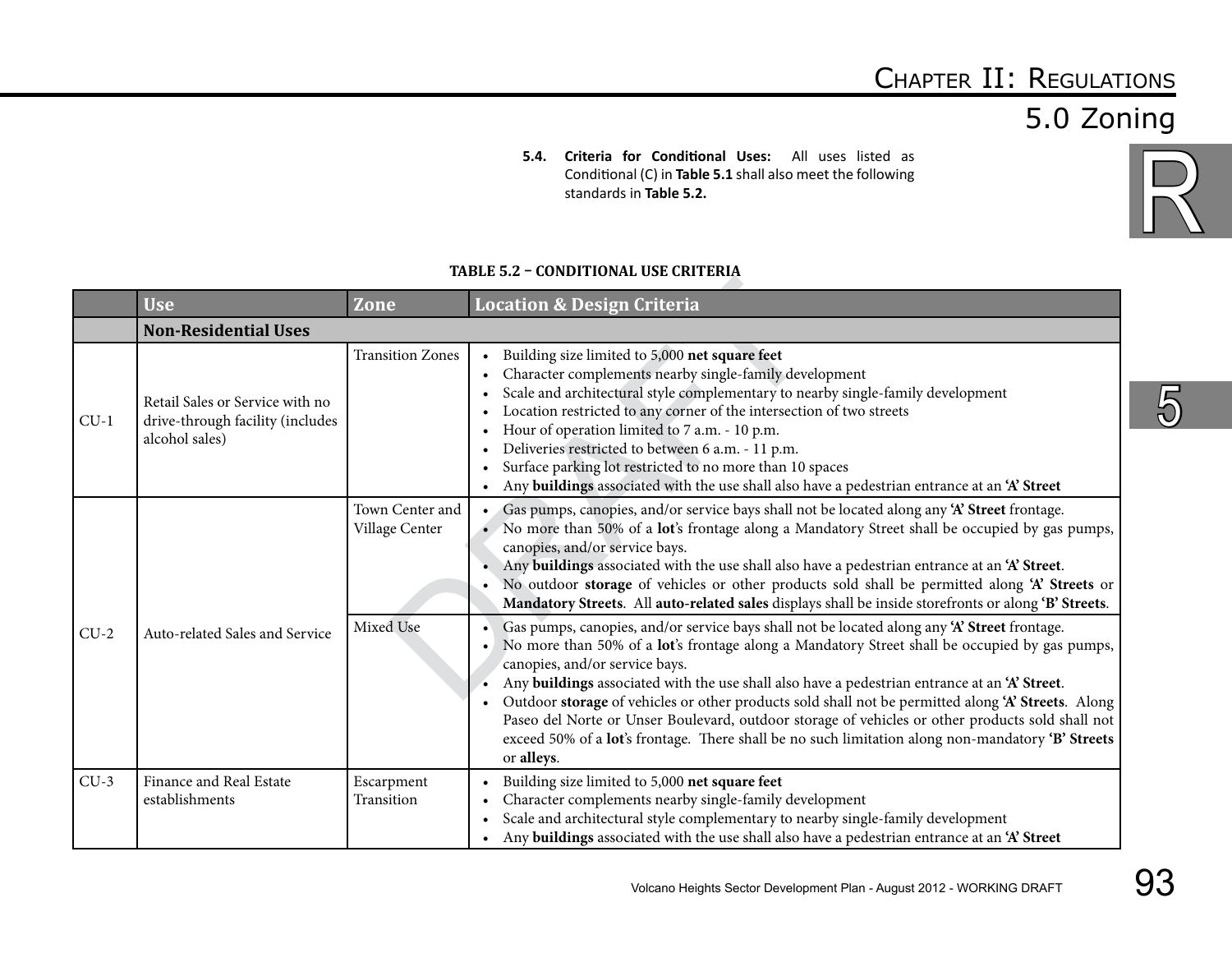### 5.0 Zoning



|        | <b>Use</b>                                          | Zone                                         | <b>Location &amp; Design Criteria</b>                                                                                                                                                                                                                                                                                                                                                                                                                                                                                                                      |
|--------|-----------------------------------------------------|----------------------------------------------|------------------------------------------------------------------------------------------------------------------------------------------------------------------------------------------------------------------------------------------------------------------------------------------------------------------------------------------------------------------------------------------------------------------------------------------------------------------------------------------------------------------------------------------------------------|
| $CU-4$ | Offices                                             | <b>Transition Zones</b>                      | • Building size limited to 5,000 net square feet<br>• Character complements nearby single-family development<br>• Scale and architectural style complementary to nearby single-family development<br>• Any buildings associated with the use shall also have a pedestrian entrance at an 'A' Street                                                                                                                                                                                                                                                        |
| $CU-6$ | Food Service Uses                                   | <b>Transition Zones</b>                      | • Building size limited to 5,000 net square feet<br>• Character complements nearby single-family development<br>Scale and architectural style complementary to nearby single-family development<br>Location restricted to any corner of the intersection of two streets<br>Hour of operation limited to 7 a.m. - 10 p.m.<br>Deliveries restricted to between 6 a.m. - 11 p.m.<br>Off-street parking lots required but restricted to no more than 25 spaces<br>Any buildings associated with the use shall also have a pedestrian entrance at an 'A' Street |
| $CU-7$ | Pet and animal sales or service                     | Escarpment<br>Transition                     | Building size limited to 5,000 net square feet<br>Character complements nearby single-family development<br>Scale and architectural style complementary to nearby single-family development<br>Any buildings associated with the use shall also have a pedestrian entrance at an 'A' Street<br>• Any overnight pet boarding shall be indoors                                                                                                                                                                                                               |
| $CU-8$ | Any permitted use with a drive-<br>through facility | Town Center,<br>Village Center,<br>Mixed Use | • All drive-through access (driveways) shall be from a 'B' Street only. If the lot has no access to any<br>'B' Street, then access may be from an 'A' Street with approval by the Planning Director or his/her<br>designee.<br>• Drive through lanes and/or canopies shall not have frontage or be located along any 'A' Street.<br>Drive through areas shall be screened by a 4-foot high street screen along 'B' Streets.<br>• Drive through facilities shall meet the Building Design Standards in Section 8 of this code.                              |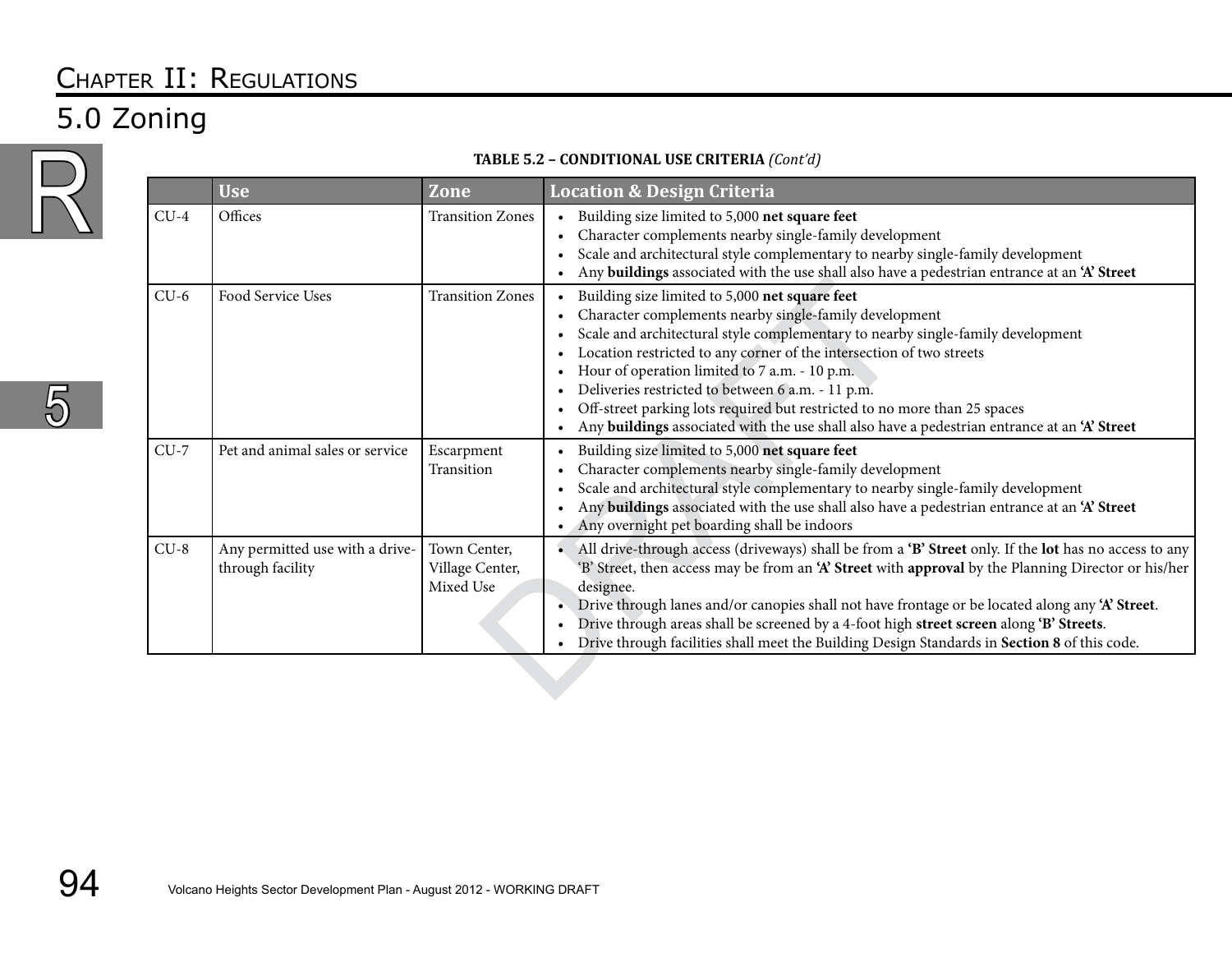### 5.0 Zoning

#### **Table 5.2 – Conditional Use Criteria** *(Cont'd)*

| TABLE 5.2 - CONDITIONAL USE CRITERIA (Cont'd) |                                                        |                             |                                                                                                                                                                                                                                                                                                                                                                                  |  |  |  |  |
|-----------------------------------------------|--------------------------------------------------------|-----------------------------|----------------------------------------------------------------------------------------------------------------------------------------------------------------------------------------------------------------------------------------------------------------------------------------------------------------------------------------------------------------------------------|--|--|--|--|
|                                               | <b>Use</b>                                             | <b>Zone</b>                 | <b>Location &amp; Design Criteria</b>                                                                                                                                                                                                                                                                                                                                            |  |  |  |  |
| $AU-1$                                        | Art galleries                                          | <b>Transitions</b><br>Zones | Building size limited to 5,000 net square feet<br>Character complements nearby single-family development<br>Scale and architectural style complementary to nearby single-family development<br>Any buildings associated with the use shall also have a pedestrian entrance at an 'A' Street<br>Off-street parking lots restricted to no more than 10 spaces                      |  |  |  |  |
| $AU-2$                                        | Art, antique, furniture or elec-<br>tronics studio     | <b>Transition Zones</b>     | Building size limited to 5,000 net square feet<br>Character complements nearby single-family development<br>Scale and architectural style complementary to nearby single-family development                                                                                                                                                                                      |  |  |  |  |
| $AU-6$                                        | Fitness, recreational sports,<br>gym, or athletic club | <b>Transition Zones</b>     | Size limited to 10,000 square feet<br>Off-street parking lot required but limited to no more than 4.5 spaces per 1,000 square feet<br>Character complements nearby single-family development<br>Scale and architectural style complementary to nearby single-family development<br>Any buildings associated with the use shall also have a pedestrian entrance at an 'A' Street  |  |  |  |  |
| $EU-8$                                        | Social services and<br>philanthropic organizations     | <b>Transition Zones</b>     | Building size limited to 5,000 net square feet<br>Character complements nearby single-family development<br>Scale and architectural style complementary to nearby single-family development<br>Any buildings associated with the use shall also have a pedestrian entrance at an 'A' Street                                                                                      |  |  |  |  |
| $EU-10$                                       | Public administration uses                             | <b>Transition Zones</b>     | Character complements nearby single-family development<br>Scale and architectural style complementary to nearby single-family development<br>$\bullet$                                                                                                                                                                                                                           |  |  |  |  |
| $EU-11$                                       | Religious Institutions                                 | <b>Transition Zones</b>     | Limited to 20,000 square feet<br>Off-street parking required but limited to no more than 1 space per 3 sanctuary seats<br>Character complements nearby single-family development<br>Scale and architectural style complementary to nearby single-family development<br>$\bullet$<br>Any buildings associated with the use shall also have a pedestrian entrance at an 'A' Street |  |  |  |  |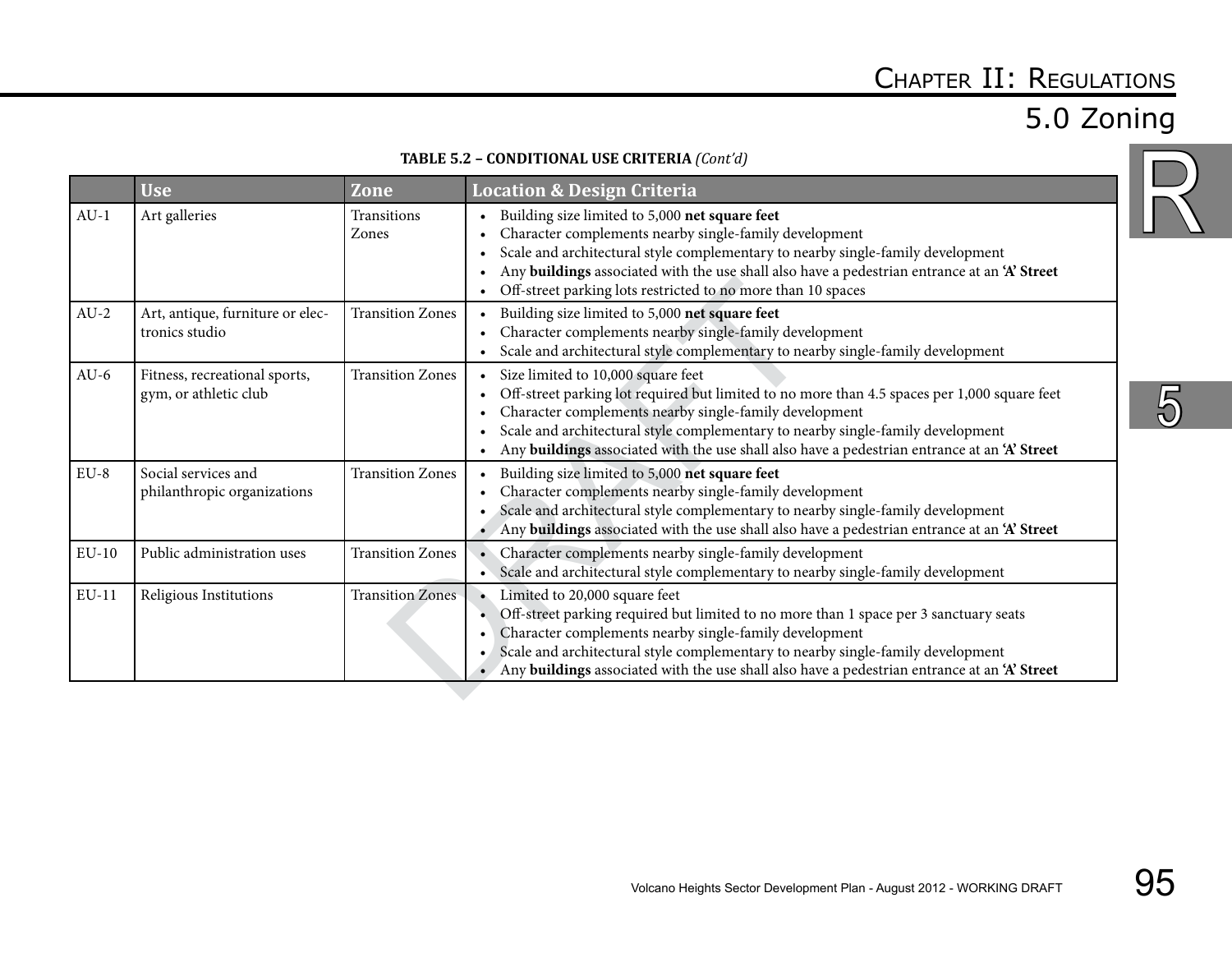## 5.0 Zoning



| TABLE 5.2 - CONDITIONAL USE CRITERIA (Cont'd) |                                            |                                                                      |                                                                                                                                                                                                                                                                                                                                                                                                                                                                   |  |  |
|-----------------------------------------------|--------------------------------------------|----------------------------------------------------------------------|-------------------------------------------------------------------------------------------------------------------------------------------------------------------------------------------------------------------------------------------------------------------------------------------------------------------------------------------------------------------------------------------------------------------------------------------------------------------|--|--|
|                                               | <b>Use</b>                                 | <b>Zone</b>                                                          | <b>Location &amp; Design Criteria</b>                                                                                                                                                                                                                                                                                                                                                                                                                             |  |  |
| $MU-1$                                        | Food and textile product<br>manufacturing  | Town Center                                                          | • Scale and architectural style complementary to walkable, urban built environment<br>Off-street parking required but may be provided off-site<br>Any buildings associated with the use shall also have a service entrance on an 'B' Street for deliveries<br>and maintenance equipment                                                                                                                                                                           |  |  |
| $MU-4$                                        | Miscellaneous manufacturing                | Mixed-Use                                                            | Scale and architectural style complementary to walkable, urban built environment<br>$\bullet$<br>Off-street parking required but may be provided off-site<br>Any buildings associated with the use shall also have a service entrance on an 'B' Street for deliveries<br>and maintenance equipment<br>• Activities shall be buffered appropriately to mitigate noise and emission impact on neighboring<br>properties.                                            |  |  |
| $MU-9$                                        | Motion picture and sound<br>recording      | Escarpment<br>Transition                                             | • Building size limited to 5,000 net square feet<br>Character complements nearby single-family development<br>Scale and architectural style complementary to nearby single-family development<br>Activities shall be buffered appropriately to mitigate noise impact on neighboring properties.                                                                                                                                                                   |  |  |
|                                               | <b>Residential Uses</b>                    |                                                                      |                                                                                                                                                                                                                                                                                                                                                                                                                                                                   |  |  |
| $RU-2-G$                                      | Multi-family residential<br>(Ground Floor) | Town Center,<br>Village<br>Center, and<br>Neighborhood<br>Transition | Residential uses are permitted on the ground floors of a building with all other street and interior<br>driveway frontages. Where possible, along 'A' Streets ground floor of multi-family buildings should<br>be a commercial use.<br>• All ground floors of a building with commercial uses along the Transit Boulevard 'A' Street section<br>shall be built to commercial-ready standards.<br>• Off-street parking required as per City Zoning Code §14-16-3-1 |  |  |
| $RU-2-U$                                      | Multi-family residential (Upper<br>floors) | Neighborhood<br>Transition                                           | Character complements nearby single-family development<br>Scale and architectural style complementary to nearby single-family development<br>Upper stories shall be set back from the first floor a minimum of 12 feet.<br>Off-street parking required as per City Zoning Code §14-16-3-1                                                                                                                                                                         |  |  |
| $RU-8$                                        | Senior housing facility                    | Town Center,<br>Regional Center,<br>and Transition<br>Zones          | Shall be designed as a multi-family building, and any service entrances shall be along a 'B' Street<br>$\bullet$<br>or alley.<br>Any buildings associated with the use shall also have a pedestrian entrance at an 'A' Street.<br>Off-street parking required as per City Zoning Code §14-16-3-1.<br>ADA access elements shall be located internal of the building or by ramping the entire sidewalk to<br>meet a flush entryway.                                 |  |  |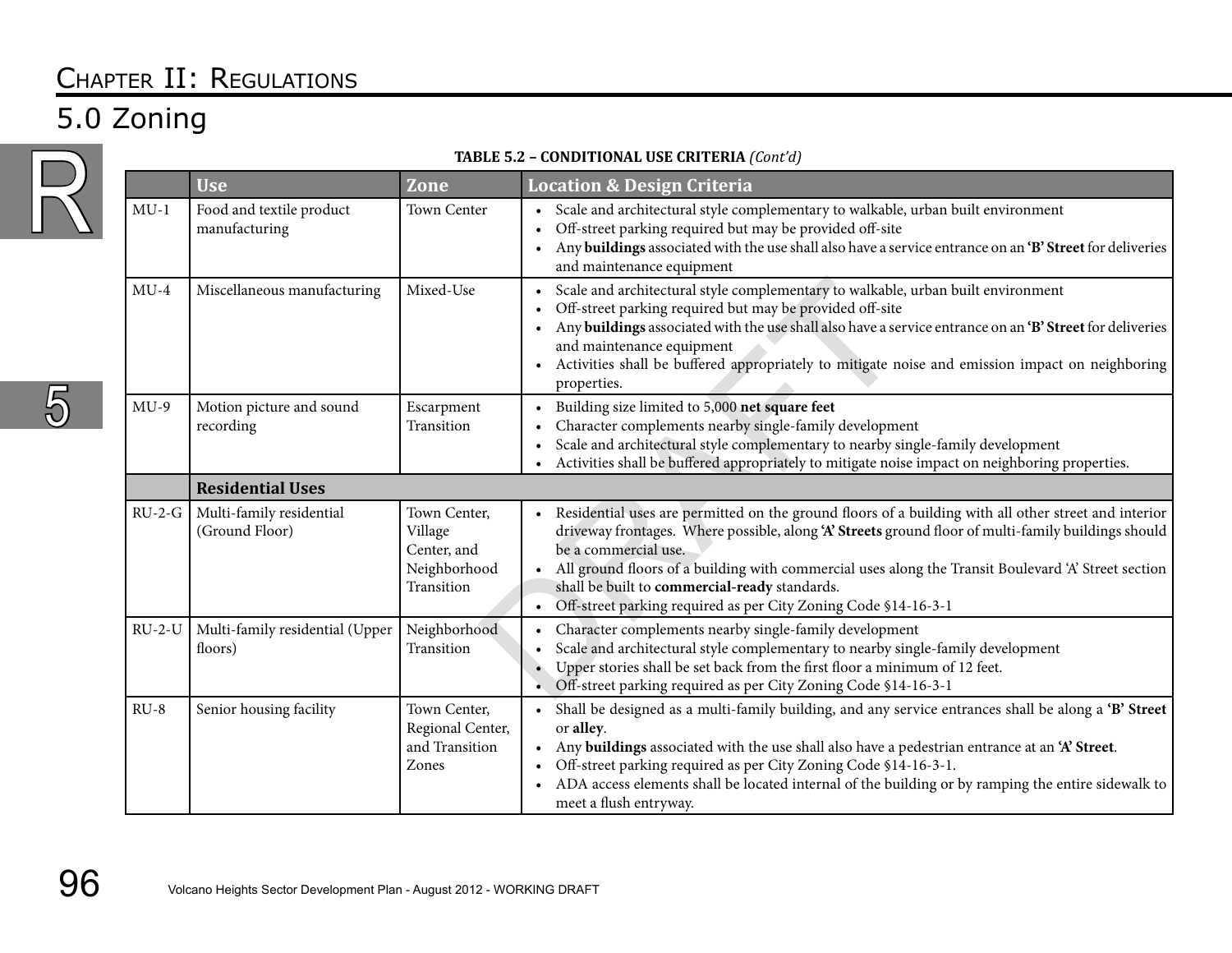## 5.0 Zoning

R

5

#### **Table 5.2 – Conditional Use Criteria** *(Cont'd)*

|         | <b>Use</b>                                                  | <b>Zone</b>                                                          | <b>Location &amp; Design Criteria</b>                                                                                                                                                                                                                                                                                                                                                                                                                                                                                                                                                                                                                                                                                                                                                                                                                                                                                                                                                                                                                                                                                                                                                                                                                                                                                                                                                                                                                                                                                |  |  |
|---------|-------------------------------------------------------------|----------------------------------------------------------------------|----------------------------------------------------------------------------------------------------------------------------------------------------------------------------------------------------------------------------------------------------------------------------------------------------------------------------------------------------------------------------------------------------------------------------------------------------------------------------------------------------------------------------------------------------------------------------------------------------------------------------------------------------------------------------------------------------------------------------------------------------------------------------------------------------------------------------------------------------------------------------------------------------------------------------------------------------------------------------------------------------------------------------------------------------------------------------------------------------------------------------------------------------------------------------------------------------------------------------------------------------------------------------------------------------------------------------------------------------------------------------------------------------------------------------------------------------------------------------------------------------------------------|--|--|
|         | <b>Other Uses</b>                                           |                                                                      |                                                                                                                                                                                                                                                                                                                                                                                                                                                                                                                                                                                                                                                                                                                                                                                                                                                                                                                                                                                                                                                                                                                                                                                                                                                                                                                                                                                                                                                                                                                      |  |  |
| $OU-4$  | Commercial surface parking lot<br>(primary use of property) | Town Center,<br>Regional Center,<br>Village Center,<br>and Mixed Use | Shall be permitted as an interim use of property (permits provided in 3-year increments).<br>Applications for new surface lots shall include phasing of infill building concepts on the lot.<br>New surface parking shall be set back a minimum of 30 feet from the edge of the ROW of 'A' Streets,<br>with street screen and buffer landscaping provided within setback area.<br>New surface parking shall not be located at a street intersection for a minimum distance of 30 feet<br>along each street from the intersection.                                                                                                                                                                                                                                                                                                                                                                                                                                                                                                                                                                                                                                                                                                                                                                                                                                                                                                                                                                                    |  |  |
| $OU-10$ | Sales from Kiosks on Private<br>Property                    | Center Zones,<br>Mixed Use, and<br>Escarpment<br>Transition          | Sales of goods from mobile kiosks are permitted as a temporary land use, typically limited to 6<br>months or less but subject to determination by the ZHE on a case-by-case basis.<br>Kiosks shall be placed in appropriate locations, such as off-street parking areas or paved areas with<br>the permission of the property owner.<br>If one location has more than five (5) kiosks, the site layout and location shall be indicated on a<br>$\bullet$<br>site plan on file with the Environmental Health Department, Fire Department, and the Planning<br>Deaprtment, and shall include authorization from the property owner. [A special event permit may<br>be required.]<br>If located in an existing parking lot, kiosks shall not encumber more than 25% of the required<br>$\bullet$<br>offstreet parking. The impacted parking spaces shall be considered "available' and therefore still<br>meeting offstreet parking requirements. No off-street parking is required to serve kiosks.<br>• All food sales are subject to permitting and regulation by the City of Albuquerque Health<br>Department.<br>Hours of operation shall be limited to 7 a.m. to 8 p.m. unless otherwise determined by the ZHE.<br>Outdoor seating areas are permittedi n the public ROW provided that they maintain a minimum<br>6-foot clear pedestrian path and comply with the City of Albuquerque traffic code. [ref needed]<br>Other conditions shall be per the discretion of the ZHE and decided on a case-by-case basis. |  |  |
| $OU-12$ | Community Garden                                            | <b>Center Zones</b>                                                  | Shall be no larger than 1.0 acre.<br>Gardens shall be enclosed by a fence on all open sides.<br>Fences should be installed straight and plumb, with vertical supports at a minimum of 8 feet on<br>$\bullet$<br>center.<br>Chicken wire is permitted if used with another permitted fencing material. Where used, chicken<br>$\bullet$<br>wire shall be continuously supported along all edges.<br>Fencing Materials:<br>Permitted: wood, chicken wire, wrought iron, painted galvanized steel<br>Not permitted: chain link, barbed or razor wire, vinyl, plywood                                                                                                                                                                                                                                                                                                                                                                                                                                                                                                                                                                                                                                                                                                                                                                                                                                                                                                                                                    |  |  |